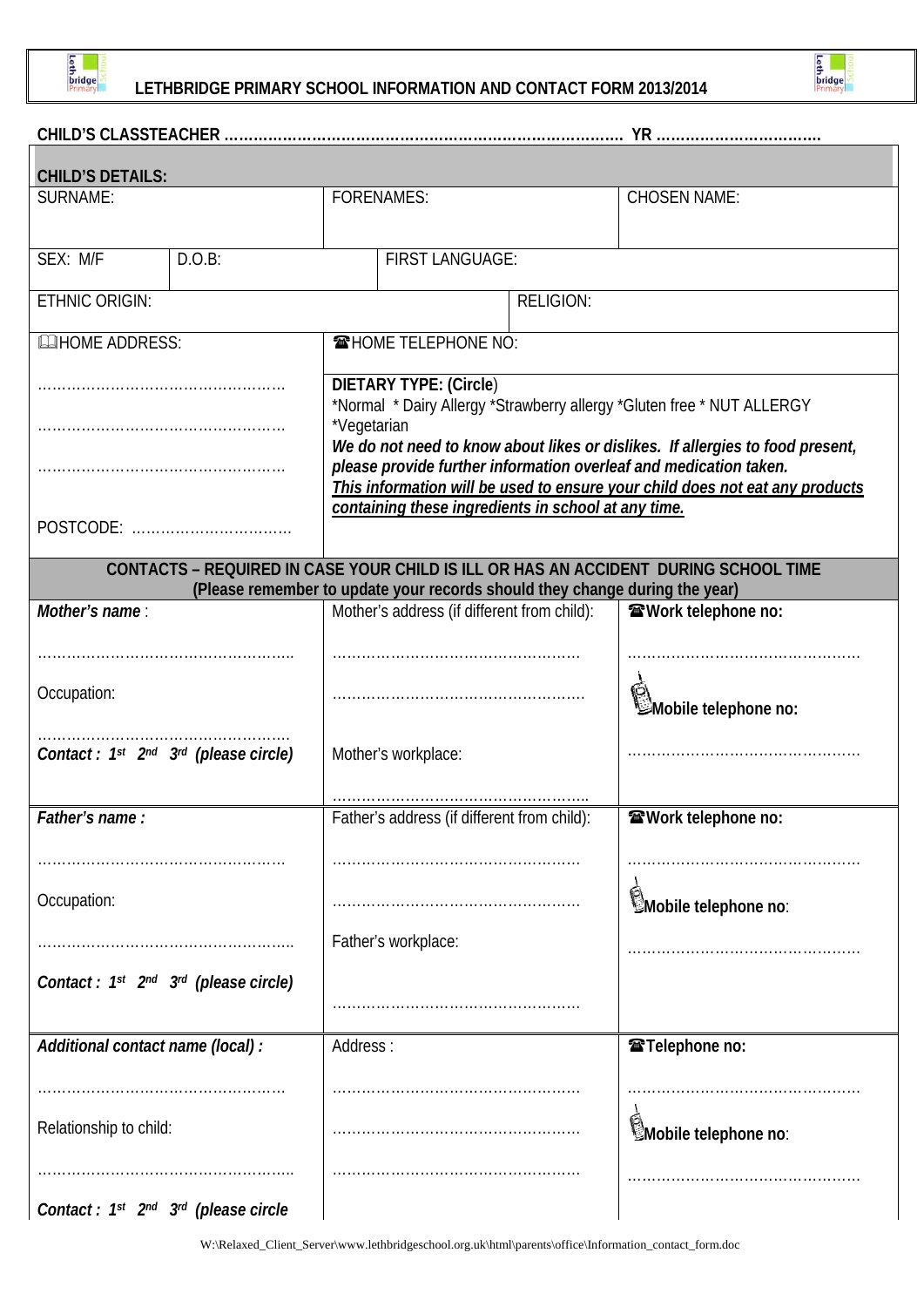

# E LETHBRIDGE PRIMARY SCHOOL INFORMATION AND CONTACT FORM 2013/2014



| <b>MEDICAL INFORMATION</b>                                                                                                                                                                                                                                               |                                                                        |                             |  |  |  |  |
|--------------------------------------------------------------------------------------------------------------------------------------------------------------------------------------------------------------------------------------------------------------------------|------------------------------------------------------------------------|-----------------------------|--|--|--|--|
| Name of Doctors Surgery:                                                                                                                                                                                                                                                 | Surgery Telephone number:                                              | Surgery Address:            |  |  |  |  |
| Known medical conditions that the school<br>Nurse needs to be aware of to ensure<br>correct medical care for your child is<br>provided whilst in school e.g. epilepsy,<br>Epipen, severe allergies etc, diabetes<br>(these could also affect school meal<br>provision).: | Known Allergies:                                                       | <b>Current Medications:</b> |  |  |  |  |
|                                                                                                                                                                                                                                                                          | Treatment required if your child<br>experiences an allergic reaction : |                             |  |  |  |  |
| <b>FAMILY CIRCUMSTANCES</b>                                                                                                                                                                                                                                              |                                                                        |                             |  |  |  |  |
| Relevant family circumstances that the school need to be aware of:<br>Other siblings:                                                                                                                                                                                    |                                                                        |                             |  |  |  |  |
|                                                                                                                                                                                                                                                                          |                                                                        |                             |  |  |  |  |
|                                                                                                                                                                                                                                                                          |                                                                        |                             |  |  |  |  |
|                                                                                                                                                                                                                                                                          |                                                                        |                             |  |  |  |  |
|                                                                                                                                                                                                                                                                          |                                                                        |                             |  |  |  |  |
|                                                                                                                                                                                                                                                                          |                                                                        |                             |  |  |  |  |